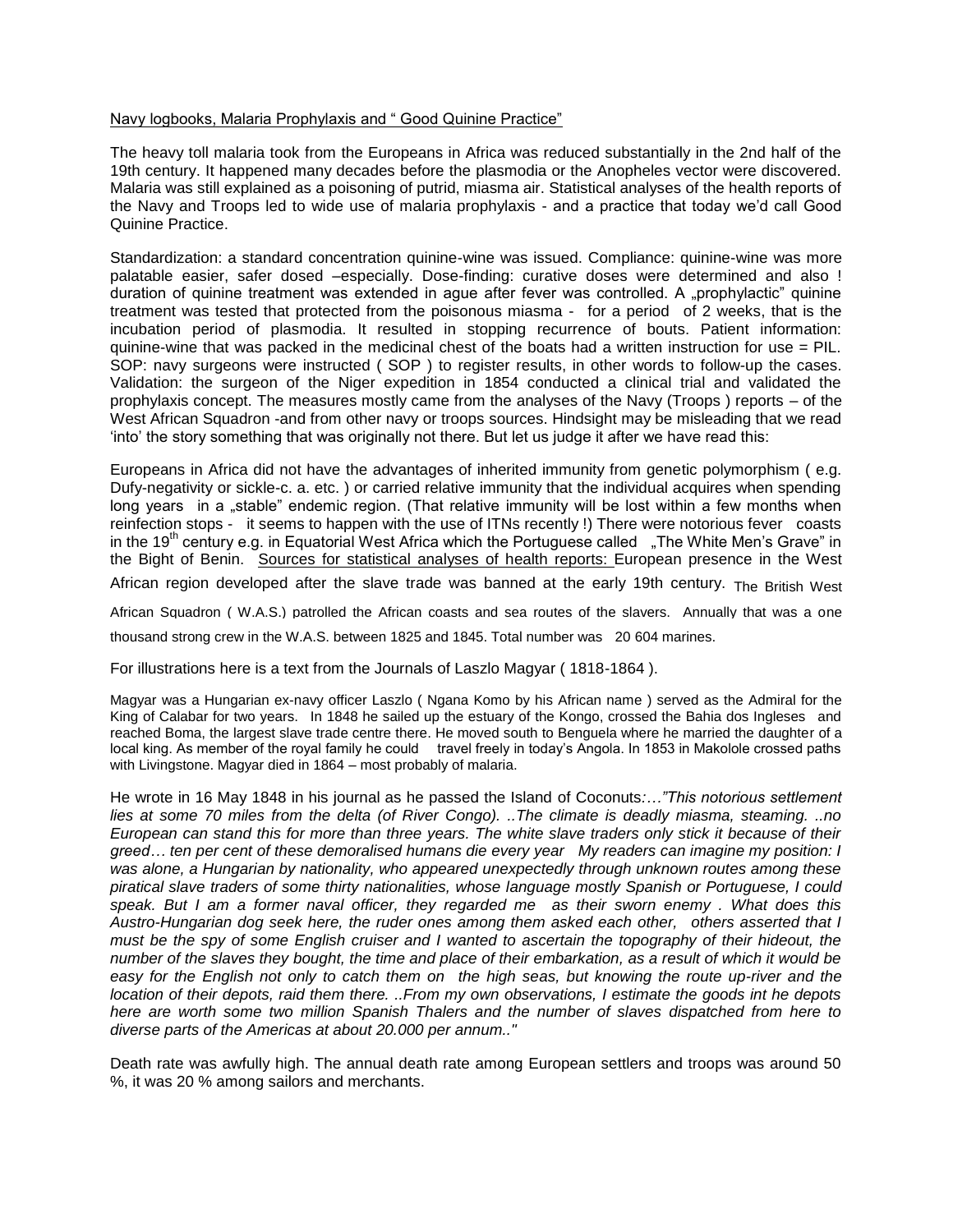# Therapy for fevers:

Fevers, like malaria in the early 19th century were explained by Galen's doctrine and it defined the therapy: The "poisoned" blood called for 1. blood letting or leaches 2. purging and emetics ( *Citrullus colocynthis, Jalap, Rhubarb, Seidlitz powder, Cascarilla* ), 3. mercury – kalomel /Hg Cl/ ( successful in syphilis) in doses up to 10-30 times of R.D.Ds. ), 4. Tonics :*Peruvian Bark-Quinine,* wine or champagne! Quinine administered usually in too low doses and discontinued too early ).

The (British ) Admiralty collected reports from 1816 from naval physicians, surgeons on the diseases in their service regions and of causes of deaths. In these reports fevers were identified by the name of a river or coast or jungle. Many of these were malaria but there were yellow fever or black vomit, vomiting fever, then typhoid and dysentery etc. The hope of many who moved to the new tropical regions that they may get used to the diseases,"seasoned" was an illusion. Geographic medicine used many names for the deadly fevers in tropical regions: Coimbatore fever, Guzzerat fever, Coromandel Fever, Mediterranean fever, Bengali fever, Roman fever, etc.. Actually far too many names for malaria.

### Quinine :

Peruvian Bark was introduced into the Navy Medicine Chest in 1814 ( Article 9. ) and from 1830-ties it was quinine or amorphous quinine. Not as a drug of first choice! It was up to the navy physician to give it or not. The bark and the quinine powder were not very popular among the patients because of the bitter taste (a large amount of powdered bark was given which was disgusting even mixed in sweet wine. The officers and navy doctors doubted the effectiveness:

Counterfeits: the bark was expensive so quinca was mixed or replaced with other barks ( e.g. cherry bark similar colour, aloe was used to increase bitterness) . Alkaloid content varied between 1-15% in different *Cinchona* sub-species, depended on the area it was harvested. *C. succirubra* had 3 % while C. calisaya up to 15 % .

Quinine /bark was listed as a tonic in recuperation after the febrile period. It was administered late and then discontinued early. There was no standard dose regimen e.g. H.M. Stanley wrote he took quinine until tinnitus and blurred vision developed that is cinchonism but at least under dosage could not be a problem.

### Statistics:

In the first half of the 19th century a huge amount of data were collected from different fields of human activities including the health reports from troops and navy stationed overseas in the tropical regions. The Statistical Section of British Association for the Advancement for Sciences was formed in 1831.

In the army health service Captain A.M. Tullock studied health reports and wrote in 1838 " On Sickness and Mortality among Troops in the West Indies". He made a study for the Navy after his analyses of reports from 1830-1836.

### Log Books

In 1846 the Physician of the Navy from the R. Admiralty ordered Dr Alexander Bryson to compile a report to explain staggering high mortality. Dr Bryson himself was a Navy physician and served in West Africa in 1831-32. He studied Navy records, log-books between 1820 and 1846. During this period more than 20 000 marines served in the West African region. Bryson studied the routes of each ship, recorded the ports, anchorage, landings for water or wood etc. and the health status of the crews.

In his report he quoted from logbooks of the boats e.g.:

....the crew including a marine obliged to remain in the bush drenched with rain until morning. 4 or 5 days afterwards...six of the men were attacked with fever of remittent form"

HMS Maidslone 1826 at St. Thomas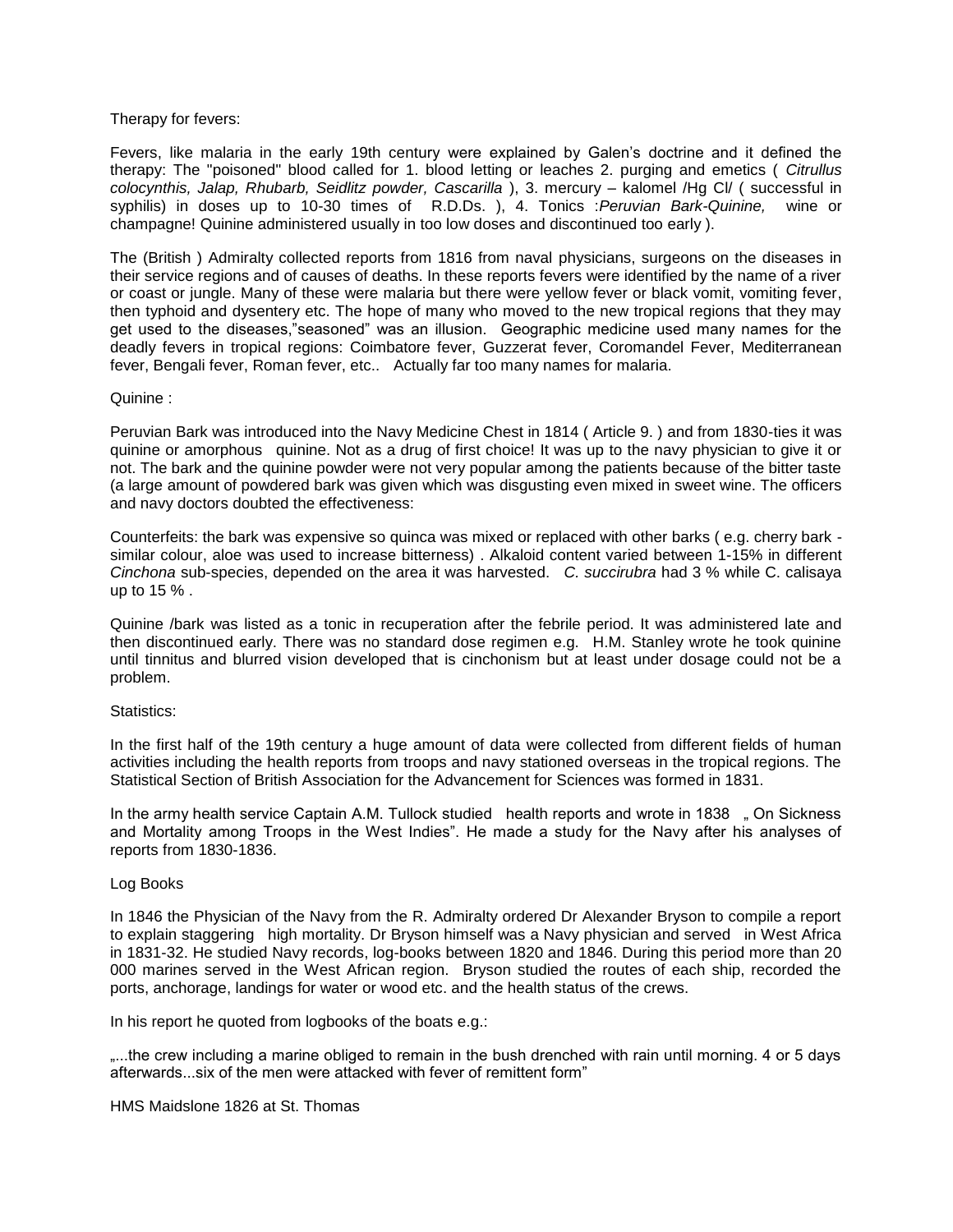....20 of the crew were employed on boats on the shore embarking provision. they had wine and bark as directed with the exception of lieutenant Boultbee.. he was the only on of the whole party who suffered from

HMS North star 1926 Sierra Leone

.... the boats crew that were most employed in the River Gambia, bark and port wine were administered and their immunity from the fever is to be attributed to their administration."

HMS Etna 1834

Bryson's 250 pages report was published in 1847.

Conclusions: There are fever regions, spots, in estuaries, coasts, mangrove – marshes, fever seasons.

Boats should anchor in at least one nautical mile off the shore for the safety from the miasma poison of malaria. ( The flying range of Anopheles mosquito is 1500-2000 meters, same of Aedes aegypti - vector for yellow fever - only a few hundred meters )

Landing: crew should go on shore only when necessary e.g. for water, fuel wood. A written order should be issued with the reason for landing,

Staying on the land overnight or longer: it should be avoided if possible or reduce for the shortest stay.

If the crew was forced to spend the night on land overnight they should use oilskin cover and staying and sleeping in the boat was the safest during night. Even a mosquito net would prevent inhalation of miasma!!

Before Bryson's report Peruvian bark or quinine mixed in wine was given to the marines and it was repeated upon returning from the land. Bryson observed that fever developed usually 4-20 days after their return on board. He thought that it was an incubation period of the toxic miasma. He recommended that quinine should be continued for at least 14 days after the return from the land.( The estimated incubation period of *: P. falciparum*: 12 days, *P. Ovale* 17 days, *P. malariae* 18-40 days and *P. vivax* 15 days but can be as long as 6-12 months! )

Bryson suggested that quinine therapy should be based on new grounds: not as a tonic to strengthen the body but as a preventive or therapeutic agent that cures or prevents the toxic effect of the miasma.

By Bryson's report in 1847 quinine was introduced on all navy ships sailing in fever infested regions with instructions for the use ( SOP ).

Amorphous or pure quinine was dissolves in wine 4 grains/ 1 ounce ( 260 mg/ 30 ml ). This was a standardized medicine and this was a medicine that met patience compliance with the improved taste of the medicine. Quinine in a piece of paper could easily be blown in the wind, or spoiled by the seawater, humidity in a boat patrolling the coast. The wine tubes were packed into wine-chests that gave enough protection when handled from the ship onto barges or boats. A written instruction for use or a PIL was put into each wine-chest. Army and Navy medical staff had to report the effect of the Bryson project. Was it not the follow-up and a validation of incubation time?

Bryson's 1854 Navy Medical Report gave a summary of the results for prophylactic use and evaluated the feed-back information e.g.:

..upon return on board " Immediately after they returned on board, the bark was discontinued. This was evidently wrong; for, although we know that both bark and quinine will prevent the occurrence of anguish paroxysm, and probably prevent the evolution of remitting fever, the influence of the bark or quinine had ceased...the evolution of the fever might take place at any time within twenty days from the day the persons were last exposed on shore..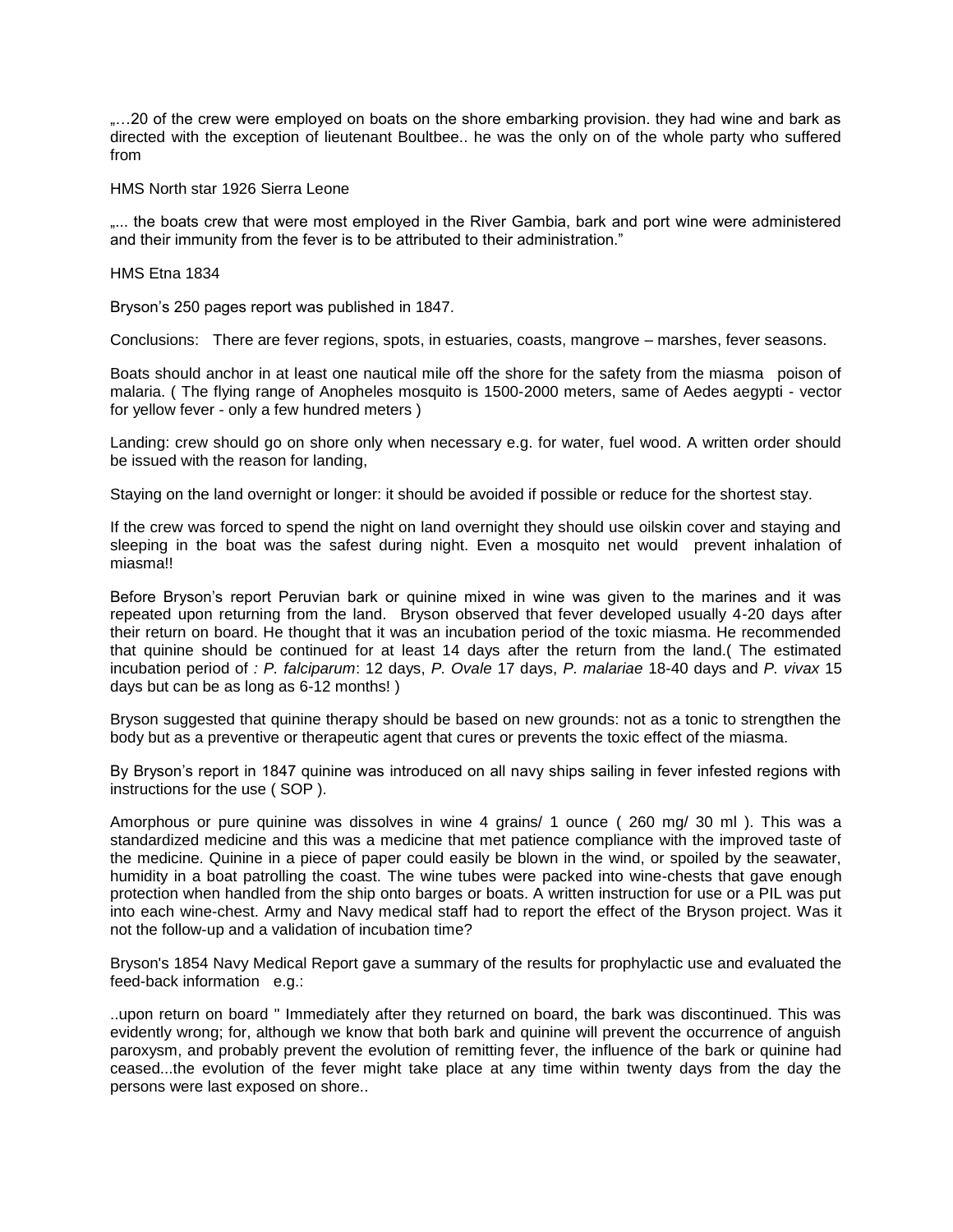The effectiveness of the bark or quinine were monitored.

" During our stay in the River Lagos quinine wine was regularly offered to the men morning and evening, all took it, i believe, except two midshipmen and two seamen belonging to the galley. those four persons subsequently each suffered a severe attack of fever, while, in the whole force, consisting of upward 220 men, there occurred only a few other cases of trifling importance. " by Mr. Heath, Navy Surgeon 1851

The proper doses of quinine were established in many steps:

Over-dosage and symptoms of cinchonism was an indicator, often however quinine was under-dosed. Pelletier studied cinchonine ( Gomez, 1816 ) and quinine( Pelletier, Caventou 1820) and compared the curative doses. Eliotson published in 1823 in England that 3grains of quinine were not effective, doses of 5 grains of 3 to 4 times daily ( 330 mg ) should be taken. Dr Thomson, a Navy surgeon published in 1845 that dose of 16 to 20 grains ( $1.0 - 1.26$  g) of quinine once or twice daily were effective. Dr Baikie preferred quinine to the Peruvian Bark, the latter was not standardized, the strength or effectiveness depended on the content of quinine ( and other alkaloids ) of the bark, the pure christalline quinine was dosed and administered easier and with accuracy.

Mortality of the British Troops between 1859-1875

| Year | Death/ thousand |      |        |
|------|-----------------|------|--------|
| 1859 | 666.            | 1868 | 66.67  |
| 1861 | 181.80          | 1869 | 0.00   |
| 1862 | n.a.            | 1870 | n.a.   |
| 1863 | n.a.            | 1871 | 250    |
| 1864 | n.a.            | 1872 | 0.00   |
| 1865 | 66.67           | 1873 | 145.45 |
| 1866 | 66.67           | 1875 | 111.11 |
| 1867 | 133.33          |      |        |
|      |                 |      |        |

Mean value in this period 151.45

The story of the follow-up: Bryson summarized the results of the new policy in 1854.. Due to an apparent *success he recommended that merchant vessels should be provided with quinine wi*ne, too. The Admiralty ordered a scientific manual from Bryson – an SOP- on malaria prevention for the navy officers the " Medicine and Medical Statistics together with other papers by scientists like J. Herschel and Ch. Darwin. A clinical trial on the River Kwora ( Niger ): Bryson sent a young physician Dr W.B..Baikie in 1854 to test the prophylaxis with the expedition of the River Niger. He proved that quinine taken for additional two weeks after leaving fever-land was effective. No (malaria) death occurred to this expedition. Baikie published his journals and drew a scientific report in 1857.He analysed fever reports from all over the world. "The term 'fever' has been terribly abused'- he wrote. He distinguished remittent or intermittent fevers and continued fever, typhoid fever, brain fever etc. and differentiated malaria from other fevers e.g. thyphoid or yellow fever and suggested to use malaria for all the forms of intermittent, remittent fevers. He evaluated the chemical theories of production of miasma toxins that he thought were the causes of malaria. The observation that mosquito curtains proved to be useful as a protection against toxins he compared it's effect to that of the metal mesh in the safety-lamp ( *Davy's lamp* ) against deadly firedamp. Baikie discussed the co-medications in malaria, e.g. the use of emetics or opium before starting the quinine cure. For the side-effects of quinine therapy: ...'The only troublesome effect which I have observed from the continued administration of quinine is a tendency to rather obstinate constipation, that is easily guarded by the occasional use of a mild laxative such as *Seidlitz* powder". He recommended also jalap and rhuburb. For cerebral complications a topical treatment of cold lotions and in coma Liquor Lyttae or other fast vesuculant were applied onto the shaved head and the nape of the neck as a counter